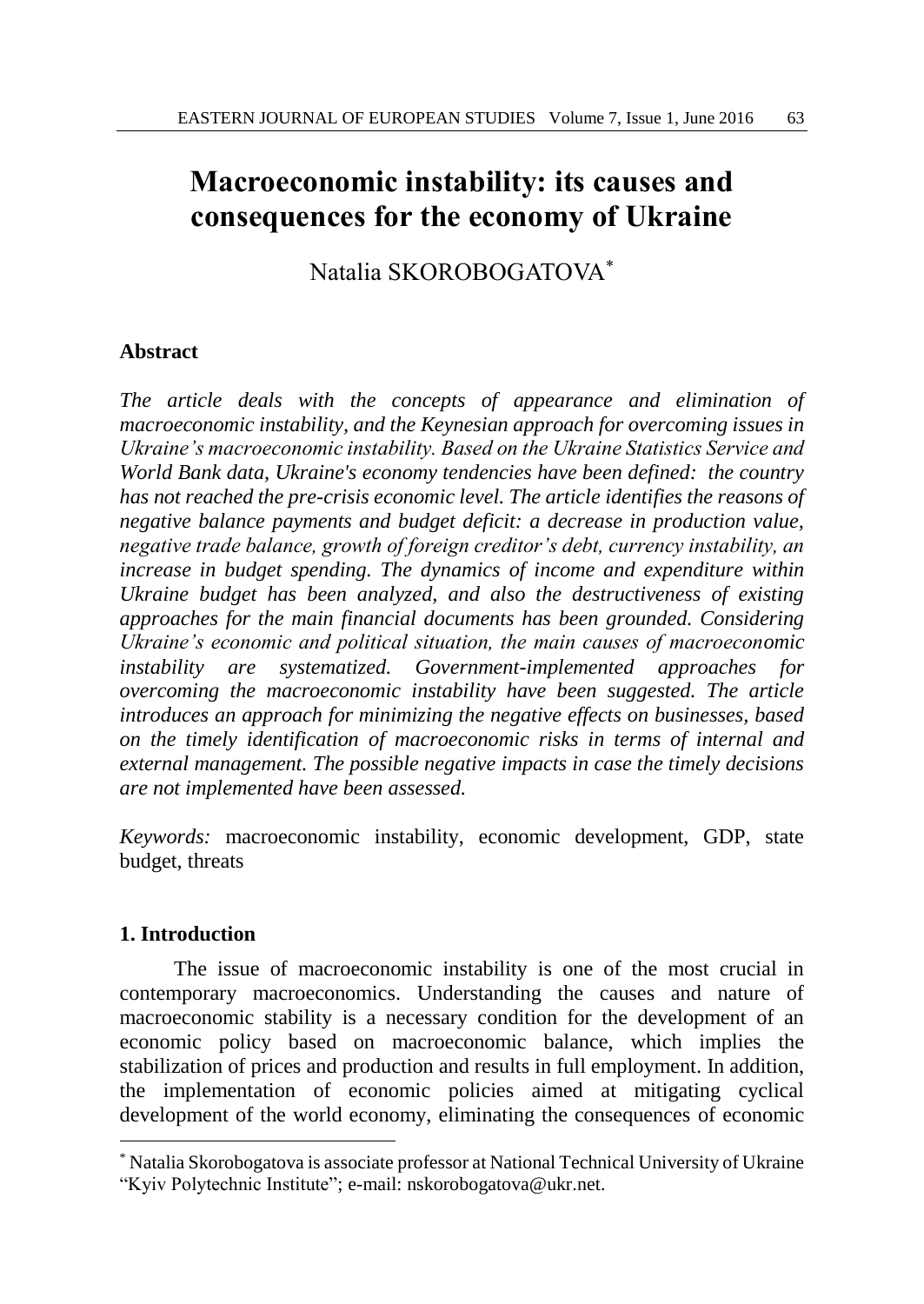recession, achieving a minimum level of unemployment, promoting the efficient allocation of productive forces and ensuring price stability constitute the main functions of the state. Macroeconomic balance has recently been influenced by many factors, caused by globalization processes, taking place in the world economy. These factors introduce new adjustments to existing theoretical approaches to the management of macroeconomic instability. Thus, a study of the timely identification of macroeconomic instability factors and investigation of the steps to prevent or minimize their negative consequences is milestone. But for the general economic problems, the economic situation in Ukraine is perplexed with the annexation of a part of its territory and military operations in the east.

The theoretical and methodological research base comprises scientific works, methodological investigations of the leading Ukrainian and foreign scientists, as well as the normative and legislative basis of the macroeconomic instability and equilibrium. The investigation of scientific problems was conducted by means of critical and scientific analyses, scientific generalization and systematization upon dealing with the nature and factors of macroeconomic instability, and mathematical statistics and graphic means on analyzing the dynamics of macroeconomic indicators of Ukraine's economy. The results of the study, conclusions and recommendations have been grounded based on the integrated approach.

## **2. Theoretical concepts of the macroeconomic balance management**

Causes, factors of impact and ways to overcome macroeconomic instability have always been of high interest for researchers, managers and practitioners. J. Keynes's concept is based on the principle that the market econmy is unstable and incapable in terms of self-regulation; hence, it requires external influence and regulation by the state. It is the role of the state to ensure macroeconomic stability by controlling the aggregate demand, changing the size of government spending, tax rates, amount of money (Keynes, 2007). A. Lerner believes that the state can influence the level of employment by changing the size of government spending on procurement and the conditions to access credit resources or the taxation system in the country. An increase in government purchases, reduction of tax rates, cost-cutting of the money stock can boost production and economic processes in the country during the crisis. However, the increase in tax rates can also weaken the economic activity and prevent excessive production (Mankiw, 1999). B. Hanses expres a similar opinion regarding government regulation of the economy: he considers the taxation system, amount of government purchases, transfers, subsidies etc. as determinants within the issue in question. These factors can have a stimulating effect in encouraging consumer demand and investment, which can accordingly be projected in the liquidity of firms and households. A. Melvin Okun stresses the need to implement economic policies in order to stimulate production and achieve full employment, overcome cyclical economic development and crises (Romer, 1996).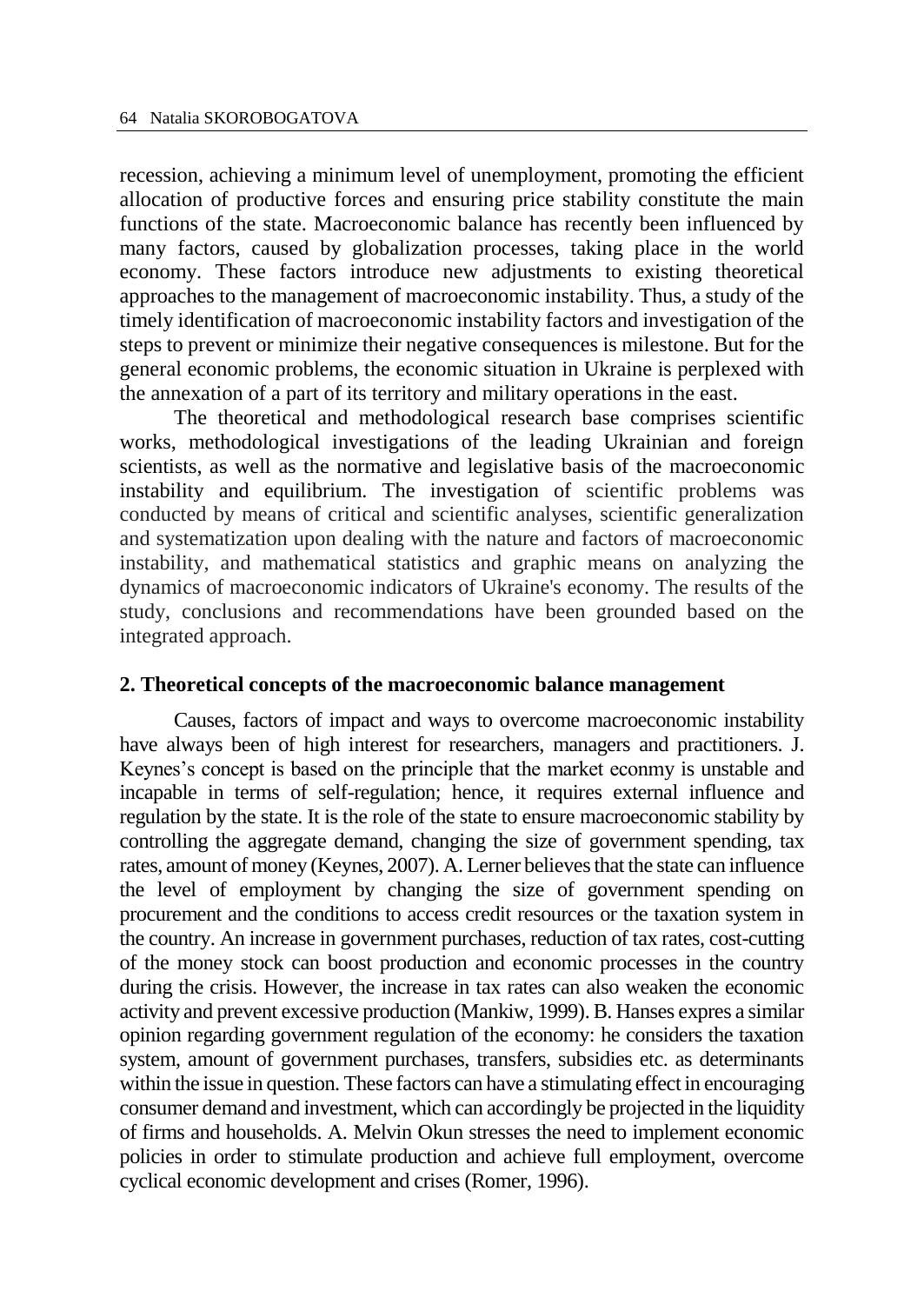An opposite opinion is shared by representatives of the neoclassical school. They believe that the market economy is self-sufficient and able to establish economic balance using only such tools as free competition without any state intervention levers. In their view, the state has to decrese the degree of influence to the minimum in order to stimulate research, innovation and educational activities. Nowadays, representatives of the scientific area M. Friedman and I. Fischer believe the role of government lies in the determination of and compliance with laws of the money turnover in the country. Contemporary scientists combine thoughts of the neoclassical and Keynesian economic schools and try to integrate them in dealing with the existing economic contradictions. According to the basic concepts and essentials of the macroeconomic theory, the main reasons of the macroeconomic instability are represented with the help of the economic cycle phases, inflation and unemployment levels (Samuelson, 1992; Bazylevych, 2006).

## **3. Analysis of the macroeconomic situation in Ukraine**

Macroeconomic instability has ambiguous effects on the economic and social development of a country, which is projected through the development of Gross Domestic Product (GDP), one of the most significant macroeconomic indicators. Graphical analysis of statistical data indicates a significant growth of Ukraine's GDP from 2002 to 2014 in terms of the national currency UAH and USD (Figure 1):



## **Figure 1. Dynamics of Ukraine's GDP for 2002 - 2014**

*Source:* own representation<sup>1</sup>

 $\overline{a}$ 

a) GDP in Ukraine,  $2002 - 2014$  b) GDP per capita in Ukraine,  $2002 - 2014$ 

There are many factors influencing the GDP of a country. In Figure 1, we may observe identical scenarios in both the GDP and the GDP per capita: despite

<sup>&</sup>lt;sup>1</sup> The graph is built on the basis of the data on GDP Ukraine and Ukraine's GDP per capita, retrieved from the official website of the Wold Bank (Wold Bank, 2002-2014) and the official website of the State Statistics Service of Ukraine (State Statistics Service of Ukraine, 2002-2014).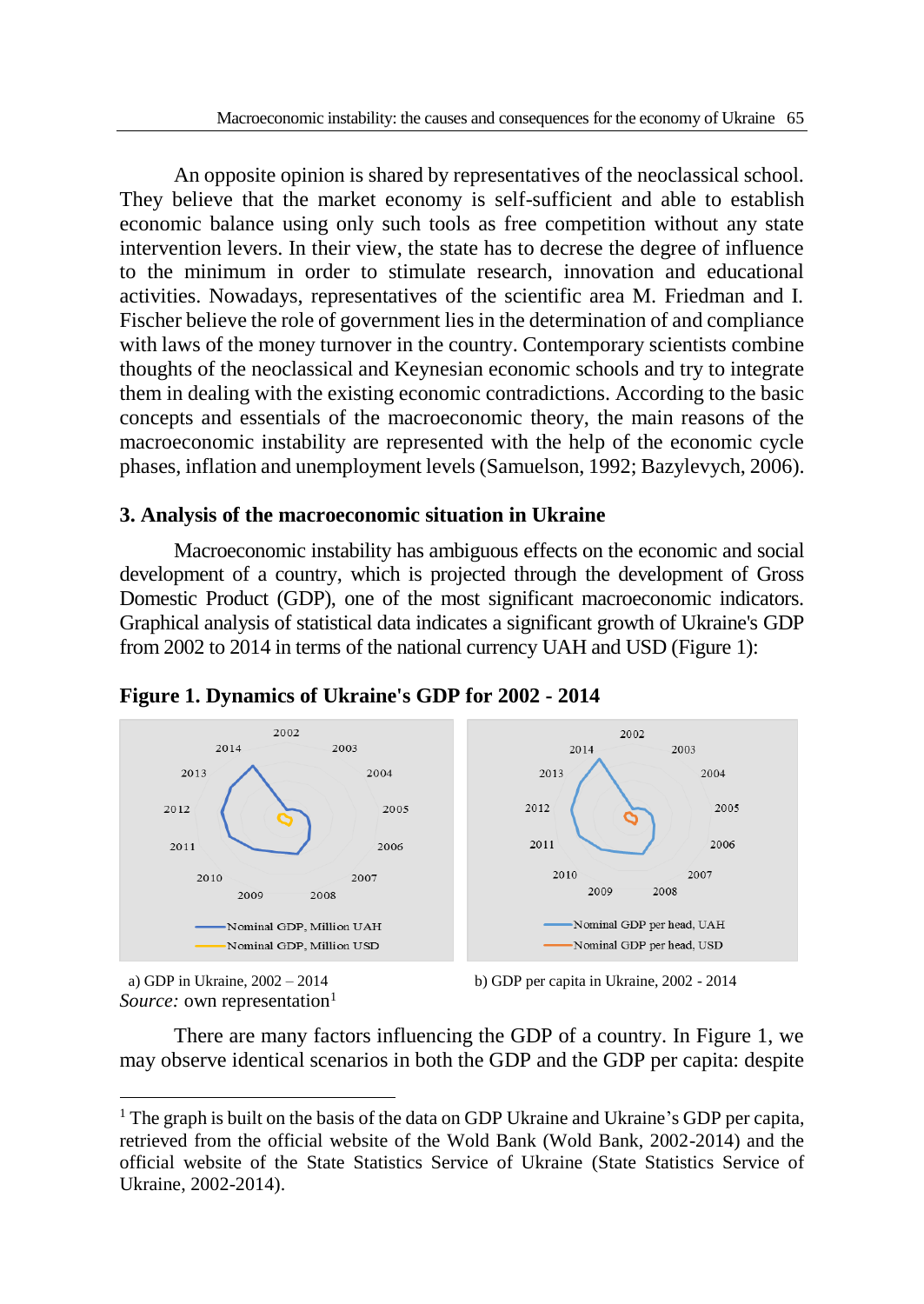fluctuations taking place for more than 13 years, the GDP volume increased almost 7 times in terms of the UAH equivalent and 3 times in terms of the USD equivalent. It should be noted that the data on the GDP of Ukraine in terms of USD retrieved from the World Bank excludes any inaccuracies in identifying the trends through the long-term fixed rate policy, being implemented by the National Bank of Ukraine.

In the previous year, the nominal GDP of Ukraine continued to grow steadily. Yet, if we adjust the growth rate of nominal GDP for inflation, we can observe a decrease in the growth rate, which is clearly expressed within the 2014 - 2015 period, when the price index was equal to 124.9% and 126.7% respectively. Therefore, along with the growth of 3% in the nominal GDP in 2014 and almost 18% in 2015, the real GDP declined by 6.8% and 5.5% respectively over the period in question (see Figure 2). In addition, it should be noted that the analysis for 2012 - 2014 is based on data retrieved from the State Statistics Committee of Ukraine, the data for 2015 was retrieved from the Projections of the Cabinet of Ministers of Ukraine, and for 2016 – from the rates estimated on the basis of the State Budget of Ukraine for 2016.





*Source:* own representation<sup>2</sup>

 $\overline{a}$ 

<sup>2</sup> The graph is built on the basis of the data on the GDP and CPI of Ukraine, retrieved from the official website of the State Statistics Service of Ukraine (State Statistics Service of Ukraine, 2012-2014) and from the State Budget of Ukraine (Verkhovna Rada of Ukraine, 2015-2016).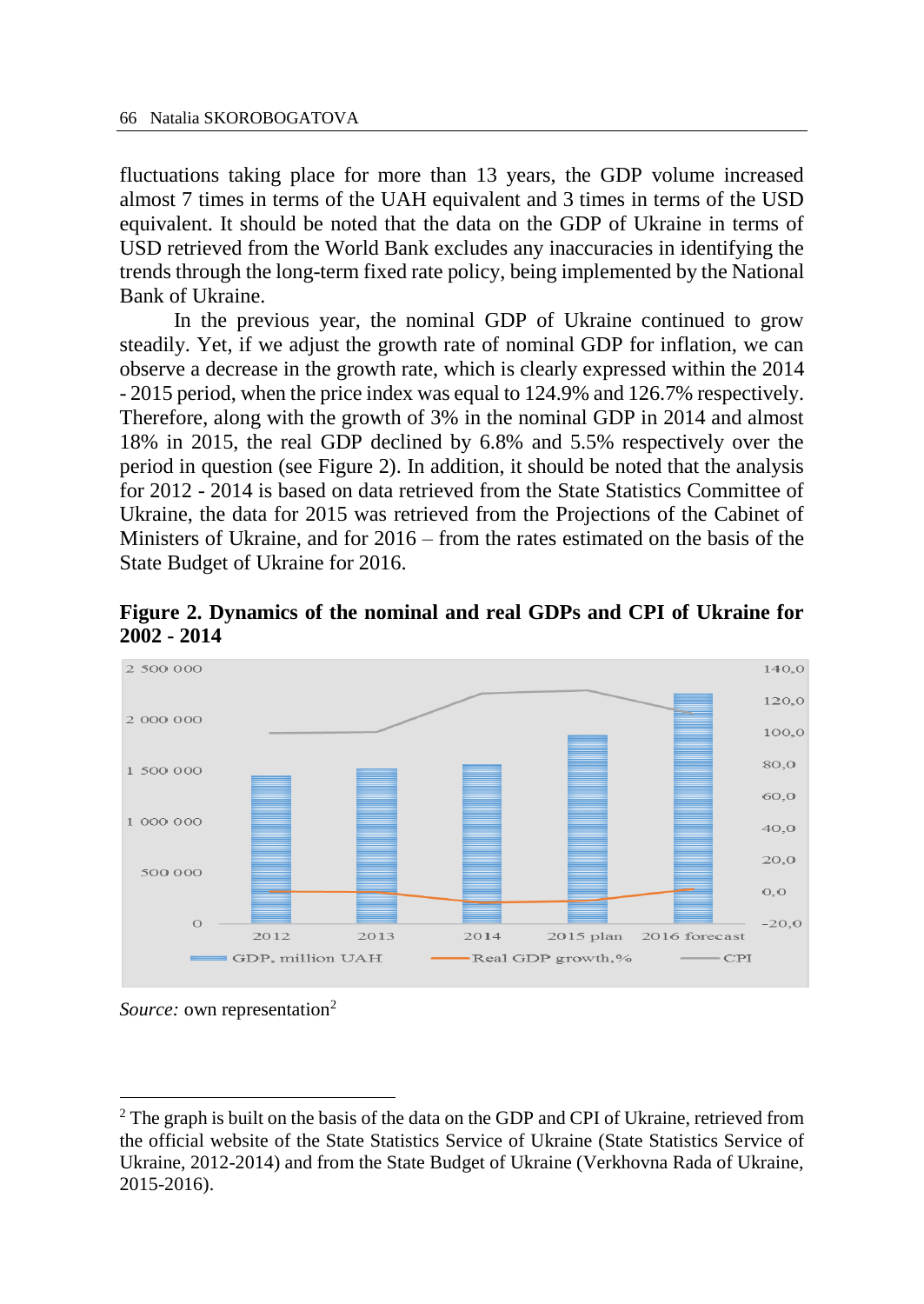During the period in question, the nominal average wage in Ukraine demonstrated a tendency to a moderate growth, despite the difficult economic situation in the country – it grew by  $32\%$  within the period of 2012 - 2015. Currently, due to the impact of inflation, national currency is steadily depreciating, whereas the real wage growth is declining respectively (see Figure 3).



**Figure 3. Dynamics of average wages in Ukraine, 2012 - 2016** 

 $\overline{a}$ 

Both external and internal factors impact the macroeconomic instability of Ukraine. Literature analysis (Danylyshyn, 2003; Miklos, 2012; Shevchenko, Zhuk and Yurchenko, 2015; Zhalilo, Belinsky and Pavlyuk, 2013) and statistical sources allow the identification of these impacts on the economy, and we consider it appropriate to elaborate on the following ones:

- absolute instability and uncertainty in the country's political, economic and social areas are the main factors of macroeconomic instability and default;

- a rather high degree of dependence of Ukraine's economy on the external environment: the world economic crisis and current problems of the European Community affect significantly the country's economic development;

- military operations in the east and the annexation of Crimea by the Russian Federation destabilize the socio-economic life in the country and lead to the reduction of production capacity, thus increasing the cost of financing military expenditures;

- reduction in the external demand for the country's export of metallurgical and chemical production by its major customers (Russia, Brazil, India, etc.) due to the economic problems in these countries;

*Source:* own representation<sup>3</sup>

<sup>&</sup>lt;sup>3</sup> The graph is built on the basis of the data on nominal and real wages and the exchange rate, retrieved from the official website of the State Statistics Service of Ukraine (State Statistics Service of Ukraine, 2012-2014) and from the State Budget of Ukraine (Verkhovna Rada of Ukraine, 2015-2016).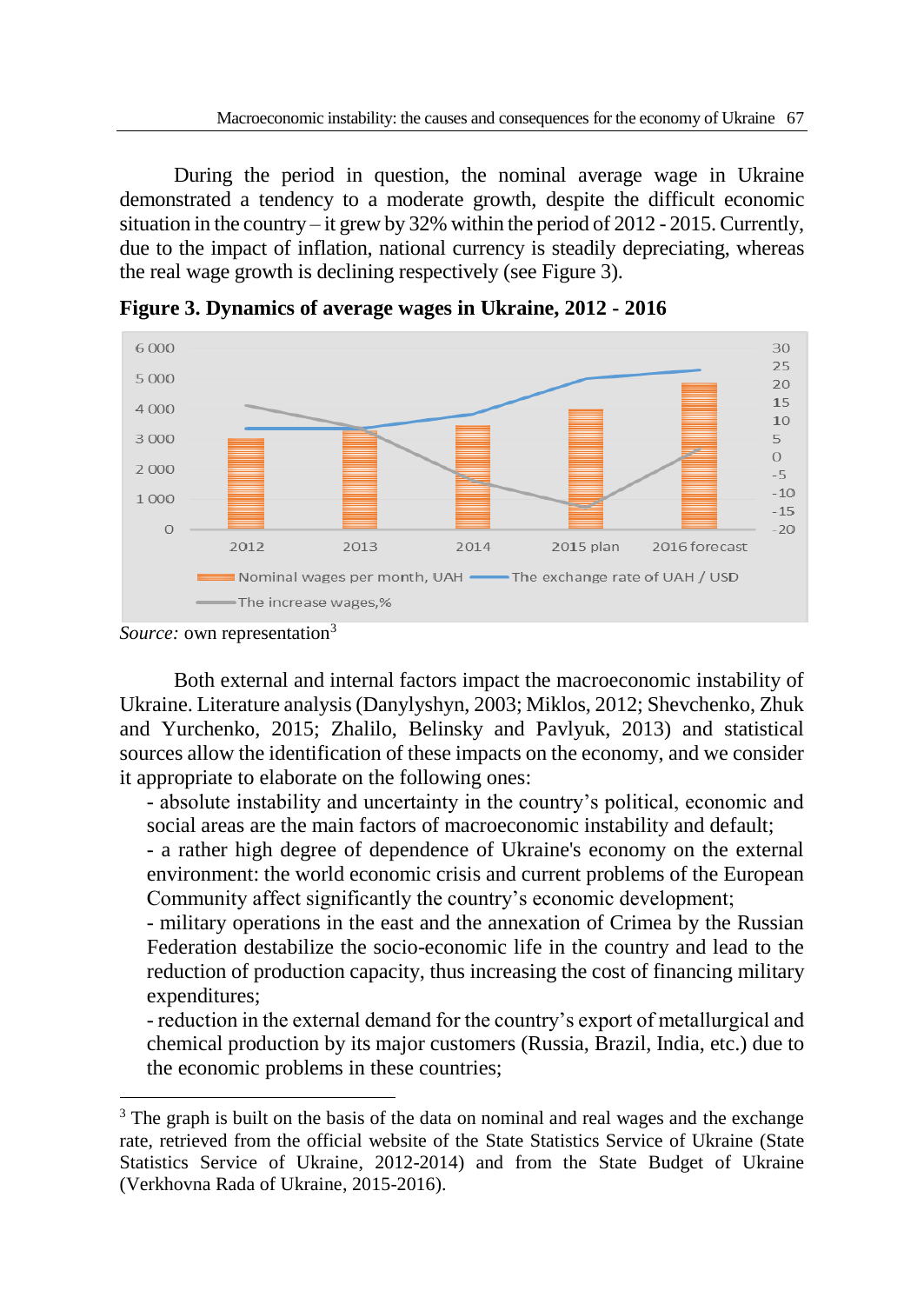- dependence of the country's industrial production on the external demand and prices for metals in the world markets – a rapid decline in demand for steel products has affected the demand for and export of national products and, consequently, foreign currency revenues;

- trade balance deficit, caused by a continued excess of imports over exports in terms of goods and services; payments deficit, increase of external debt;

- the lack of innovative development in the country's industrial sector and in the non-production sphere has led to the almost complete physical and moral depreciation of production facilities and decline in the competitiveness of national products;

- reduction of national foreign exchange reserves, depreciation of national currency, which, in turn, has increased the cost to service the existing debt to foreign creditors, increased dependence on the IMF to obtain new credit loans; - higher prices for gas for Ukraine in 2012 - 2014 increased the demand of the state for foreign currency in order to repay current gas payments has also led to the national currency depreciation;

- significant proportion of the shadow economy and authority's opacity, criminalization and politicization of the struggle aimed at the redistribution of property and spheres of influence continue to take place;

- excessive amount of bank loans issued to the public and business sectors in 2008, which still remains outstanding due to the lowering of living standards and increase of the ratio of business losses, led a large number of banks to bankruptcy, which consequently increases social tension.

The State Budget indicators may be regarded as a support to the factors influencing the macroeconomic situation in Ukraine. State Budget is one of the main documents regulating the public finances movement and defining the action plan for the next year (see Figure 4).

As a result of the data analysis in Figure 4, the budget spending features a similar upward trend despite the moderate growth in government revenues during 2012 - 2015. Such a tendency is rather sharply expressed in 2015: an increase of 44.8% in the budget revenue conincides with the growth by 33.6% in spending. Hence, the state budget of our country is always scarce, and the deficit is growing: from 53.4 billion UAH in 2012 to 76.0 billion UAH in 2015. Credit loans from the IMF and other international financial institutions stimulate either general or state budgets of Ukraine to grow: in 2015, the total debt amounted to 91.2% of the country's GDP for the respective year, i.e. almost all manufactured products have to be used to cover the debt repayment. The State budget for 2016 provides for the 5% reduction in the total debt and 9% reduction in the state debt (ratio of the debt to the annual GDP). The proportion of the budget deficit in 2016 is planned to account for 3.7% of the GDP (similarly to the ratio in 2012).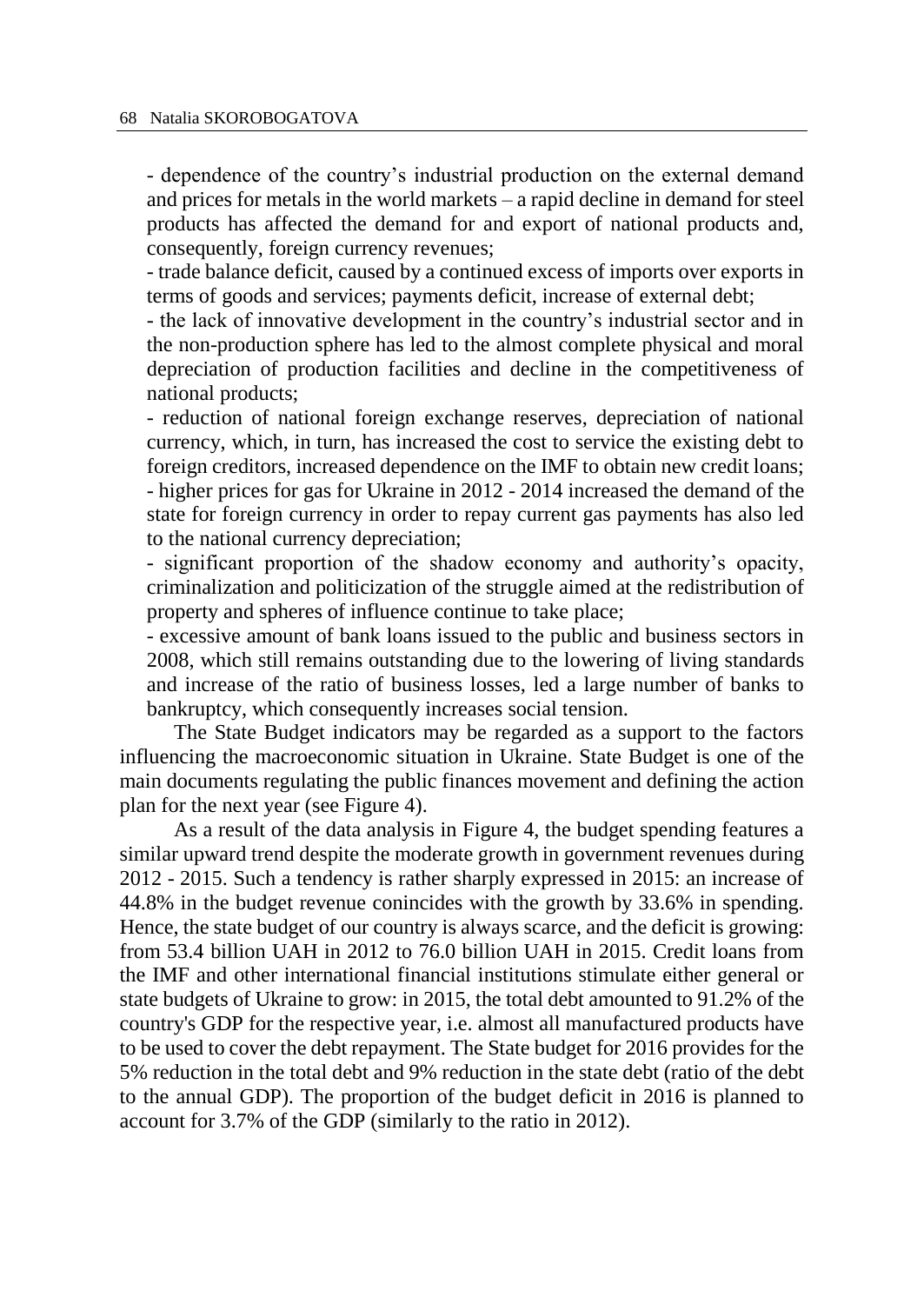

**Figure 4. Dynamics of indicators of income and costs of the State Budget of Ukraine, 2012 - 2016**

 $\overline{a}$ 

Unfortunately, the trend in the total debt growth is also characteristic for Ukraine's 2016 budget. Aimed at reducing the country's dependency on foreign borrowings, the proceding budget provides for a significant reduction in the government revenue growth (from 44.8% in 2015 to 16.3% in 2016) and expenditure (from 36.3% in 2015 to 15 5% in 2016). Such a jump is a significant step towards changing the economic policy of Ukraine in order to reduce the dependence on credit loans: yet, it is risky in terms of intensifying the social tension in society.

There is also a lingering growth regarding social standards, as the nominal minimum wage in recent years, living wage, minimum pension demonstrate a relatively slow increase (see Figure 5).

*Source:* own representation<sup>4</sup>

<sup>4</sup> The graph is built on the basis of the data on income, costs and crediting, retrieved from the official website of the State Statistics Service of Ukraine (State Statistics Service of Ukraine, 2012-2014) and the State Budget of Ukraine (Verkhovna Rada of Ukraine, 2015- 2016).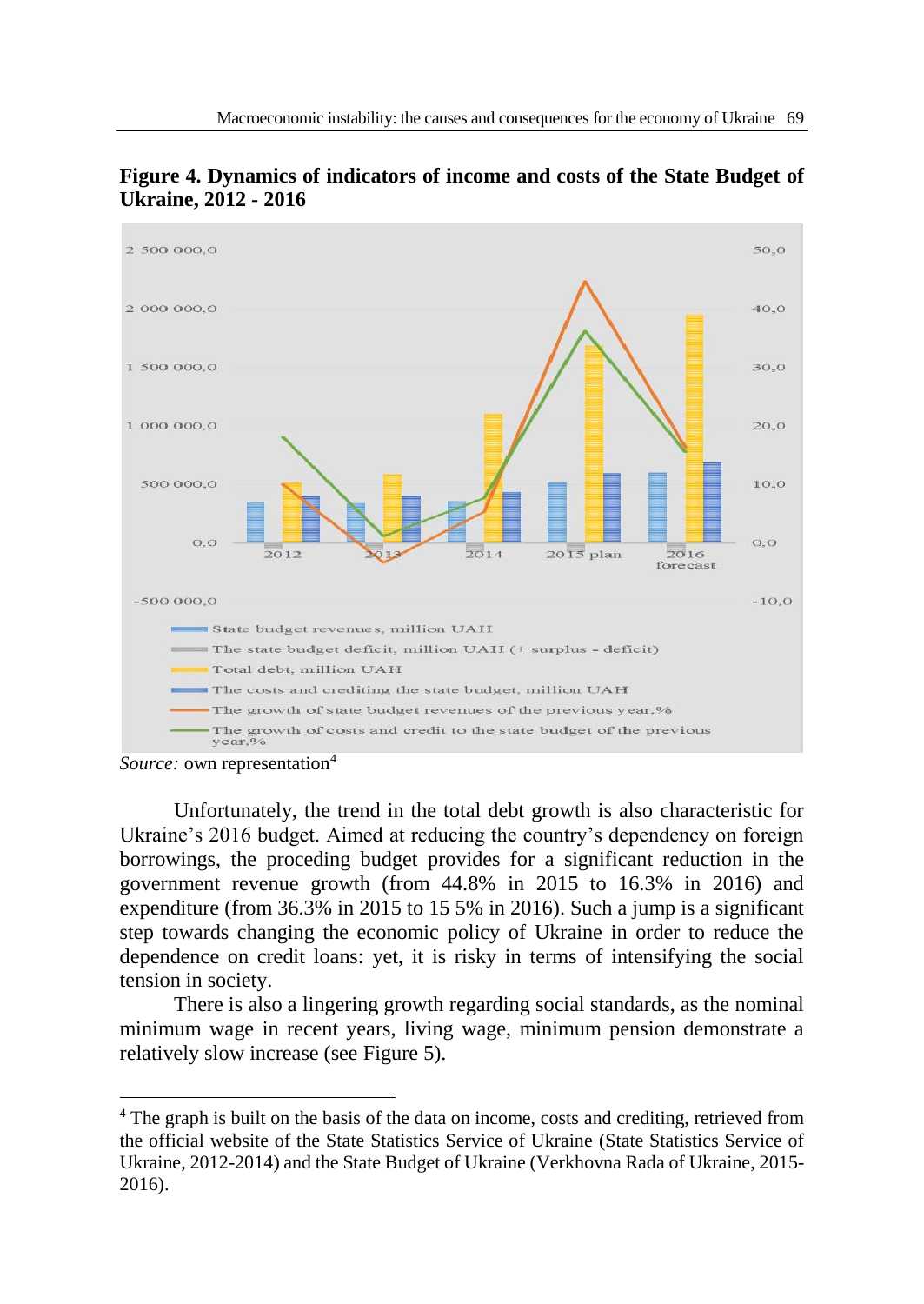

**Figure 5. Dynamics of indicators of minimum wage, a living wage and minimum pension in Ukraine, 2012 - 2016**

 $\overline{a}$ 

In particular, the minimum wage, living wage and minimum pension increased by 36.6% during the period from 2012 to 2016 (Table 1). Only in 2014, there was no improvement in social standards, which is explained by the complex political and economic situation and the outbreak of the undeclared military actions on the territory of Ukraine.

Aiming at revitalizing the economic development in the country, the state must stimulate domestic demand through the increase in social standards that will lead to the growth in the population's effective demand.

Despite the observed growth of the nominal GDP of Ukraine, the real GDP of the country is getting contrastingly smaller: there was a decrease by 6.5% in

*Source:* own representation<sup>5</sup>

<sup>&</sup>lt;sup>5</sup> The graph is built on the basis of the data on income, costs and crediting, retrieved from the official website of the State Statistics Service of Ukraine (State Statistics Service of Ukraine, 2012-2014) and from the State Budget of Ukraine (Verkhovna Rada of Ukraine, 2015-2016).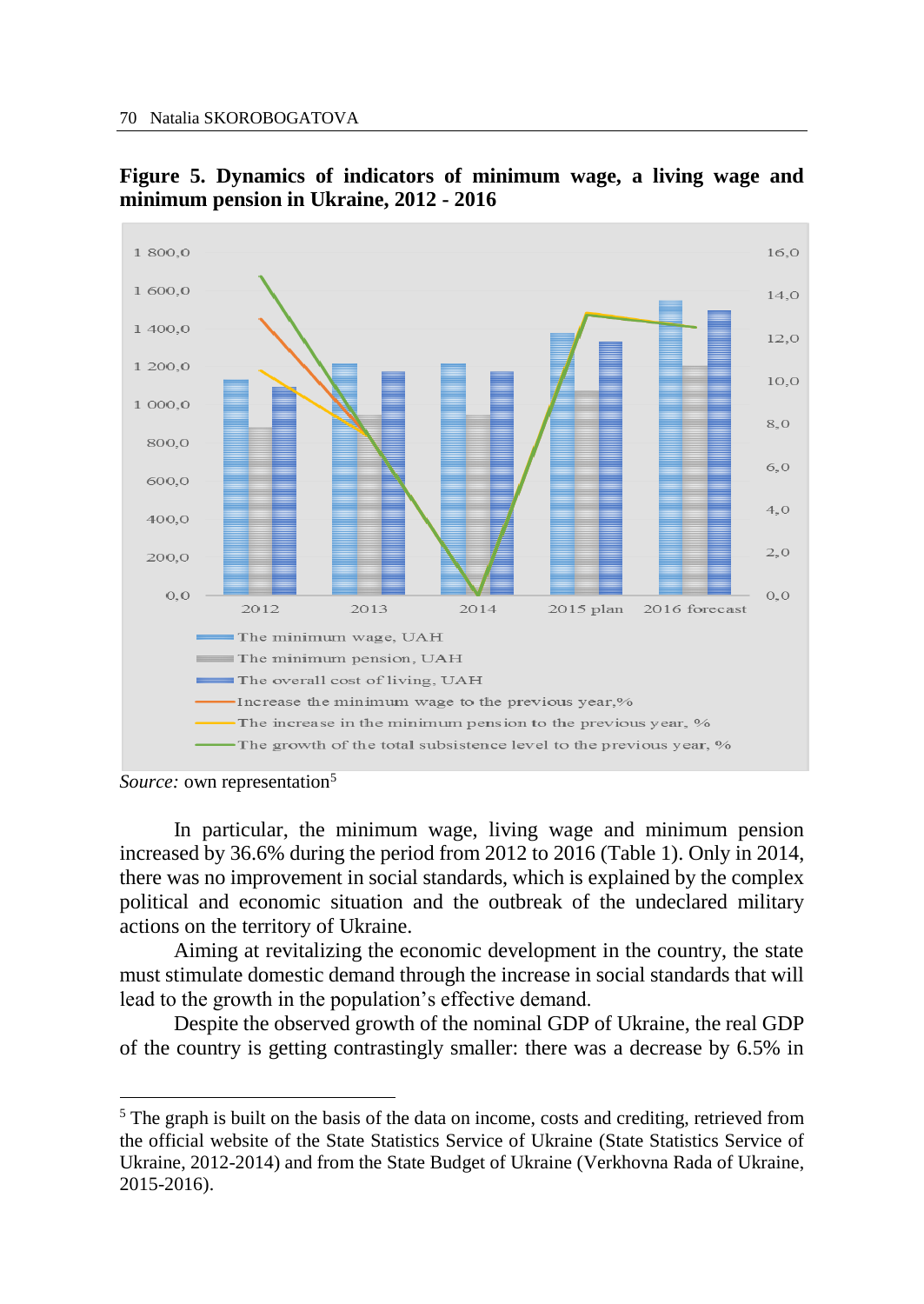2014 and it is expected to fall by 14% in 2015 as compared to the previous period (see Figure 6). As far as the GDP does not include the financial results of businesses that were involved in its creation throughout the year, a thorough examination of the manufacturers' financial position is reasonable.

| <b>Indexes</b>                    | 2012        | 2013        | 2014        | 2015      | 2016     |
|-----------------------------------|-------------|-------------|-------------|-----------|----------|
|                                   |             |             |             | plan      | forecast |
| Minimum wage, UAH                 | 1 1 3 4 , 0 | 1 2 1 8 , 0 | 1 2 1 8 , 0 | 1 378,0   | 1 550,0  |
| Increase in the minimum wage as   | 12.9        | 7.4         | 0.0         | 13.1      | 12.5     |
| compared to the previous year,%   |             |             |             |           |          |
| Minimum pension, UAH              | 884,0       | 949,0       | 949,0       | 1 0 74,0  | 1 208,0  |
| Increase in the minimum pension   | 10.5        | 7.4         | 0.0         | 13.2      | 12.5     |
| as compared to the previous year, |             |             |             |           |          |
| $\%$                              |             |             |             |           |          |
| Overall cost of living, UAH       | 1 0 9 5 0   | 1 1 7 6,0   | 1 1 7 6,0   | 1 3 3 0 0 | 1496,0   |
| Growth of the total subsistence   | 14.9        | 7.4         | 0.0         | 13.1      | 12.5     |
| level as compared to the previous |             |             |             |           |          |
| year, %                           |             |             |             |           |          |

| Table 1. Key social indicators in Ukraine, 2012 - 2016 |  |  |  |
|--------------------------------------------------------|--|--|--|
|--------------------------------------------------------|--|--|--|

*Source:* own representation<sup>6</sup>

 $\overline{a}$ 

As shown in Figure 6, in 2014, losses of unprofitable enterprises exceeded the income of profitable companies by 517.4 billion UAH for the first time; in 2015, this negative difference decreased to 109.2 billion UAH. If businesses neither take the necessary managerial measures nor implement the production reorientation program from the view of the current macroeconomic situation, the situation when losses are higher that income can occur.

One reason for the deterioration of financial results is the decline in sales of products (services) both in Ukraine and abroad and a decrease in the trade turnover with external partners. During the analyzed period, the value of net exports of goods and services reached a positive value of 4,620.7 million USD only in 2014. Yet, during the rest of the time, the volume of import exceeded the one of export, pointing out the country's insecurity in terms of its own production of goods and services and its dependence on the economic situation in external markets. However, the planned reduction of the negative difference between imports and exports represents the rethinking and transformation of the foreign trade balance structure.

<sup>6</sup> The calculation represented in the table is based on the data on nominal minimum wage, living wage, minimum pension, retrieved from the official website of the State Statistics Service of Ukraine (State Statistics Service of Ukraine, 2012-2014) and from the State Budget of Ukraine (Verkhovna Rada of Ukraine, 2015-2016).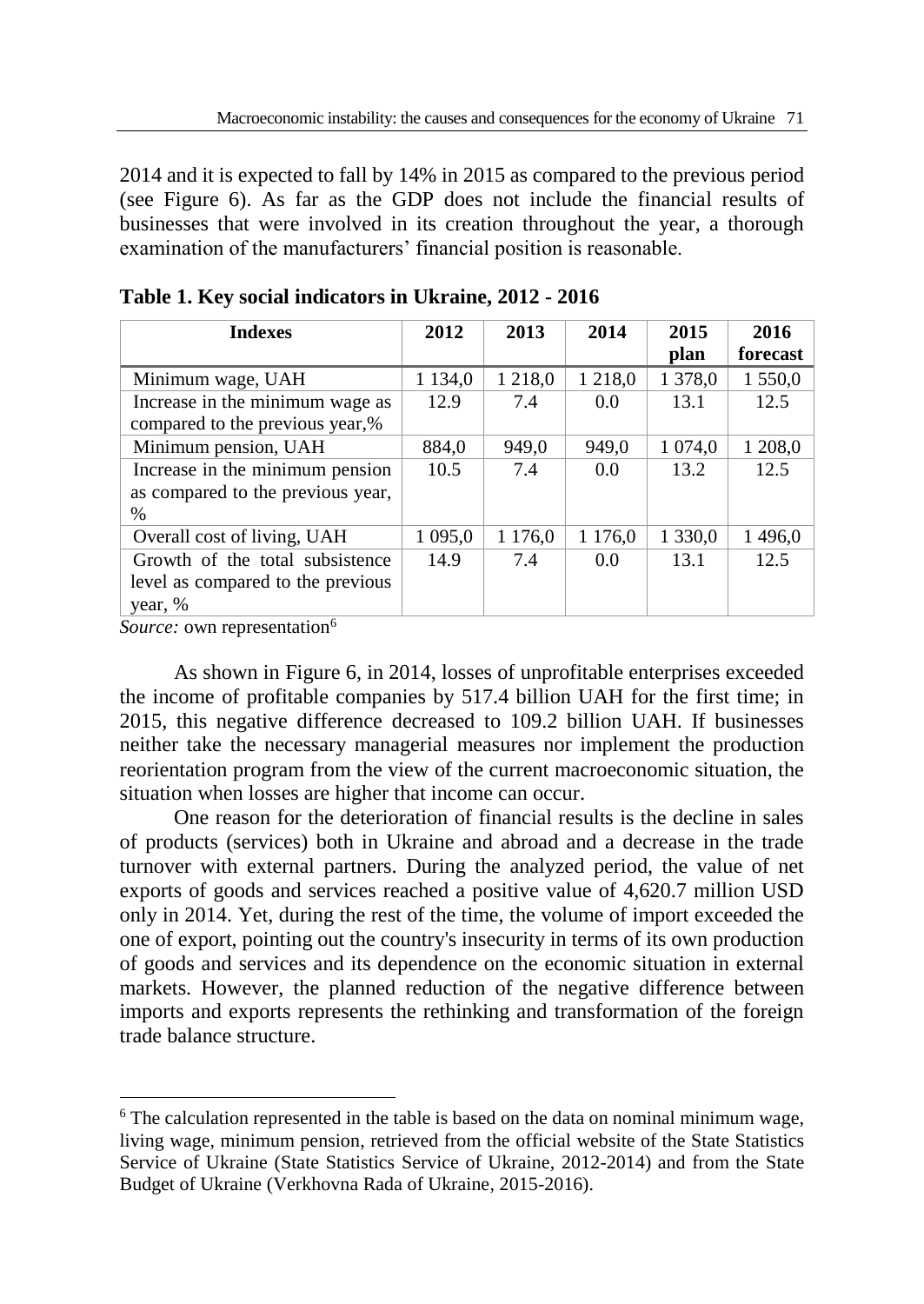

**Figure 6. Dynamics of profits and losses in Ukraine, 2012 - 2016 years**

 $\overline{a}$ 

Yet, we should not focus only on the foreign trade turnover of the country and enterprises. Recovering the real economy, enhancing of processes and upgrade of the capital stock, production restructuring and implementation of innovative projects are crucial; these measures will help to increase population's effective demand and implement government contracts, which can lead to the increase in the inner demand for the production of domestic manufacturers. In the meanwhile, it is highly important to implement the import substitution policies: first of all, it should be done by increasing the competitiveness of domestic producers by improving the pricing and quality characteristics of products. It is recommended to choose engineering (agricultural machines, household appliances, etc.) as one of the main industries in the area under consideration.

When analyzing the 2010 - 2016 (the forecast) period, a gradual increase in revenues in the state and local budgets of Ukraine has to be emphasised. During this period, the revenues of the state budget vary between 21.6 % and 27.4 %, but the actual size of the state budget revenue is below the budget one. The local

*Source:* own representation<sup>7</sup>

<sup>7</sup> The graph is built on the basis of the data of profits and losses, retrieved from the official website of the State Statistics Service of Ukraine (State Statistics Service of Ukraine, 2012-2014) and from the State Budget of Ukraine (Verkhovna Rada of Ukraine, 2015- 2016).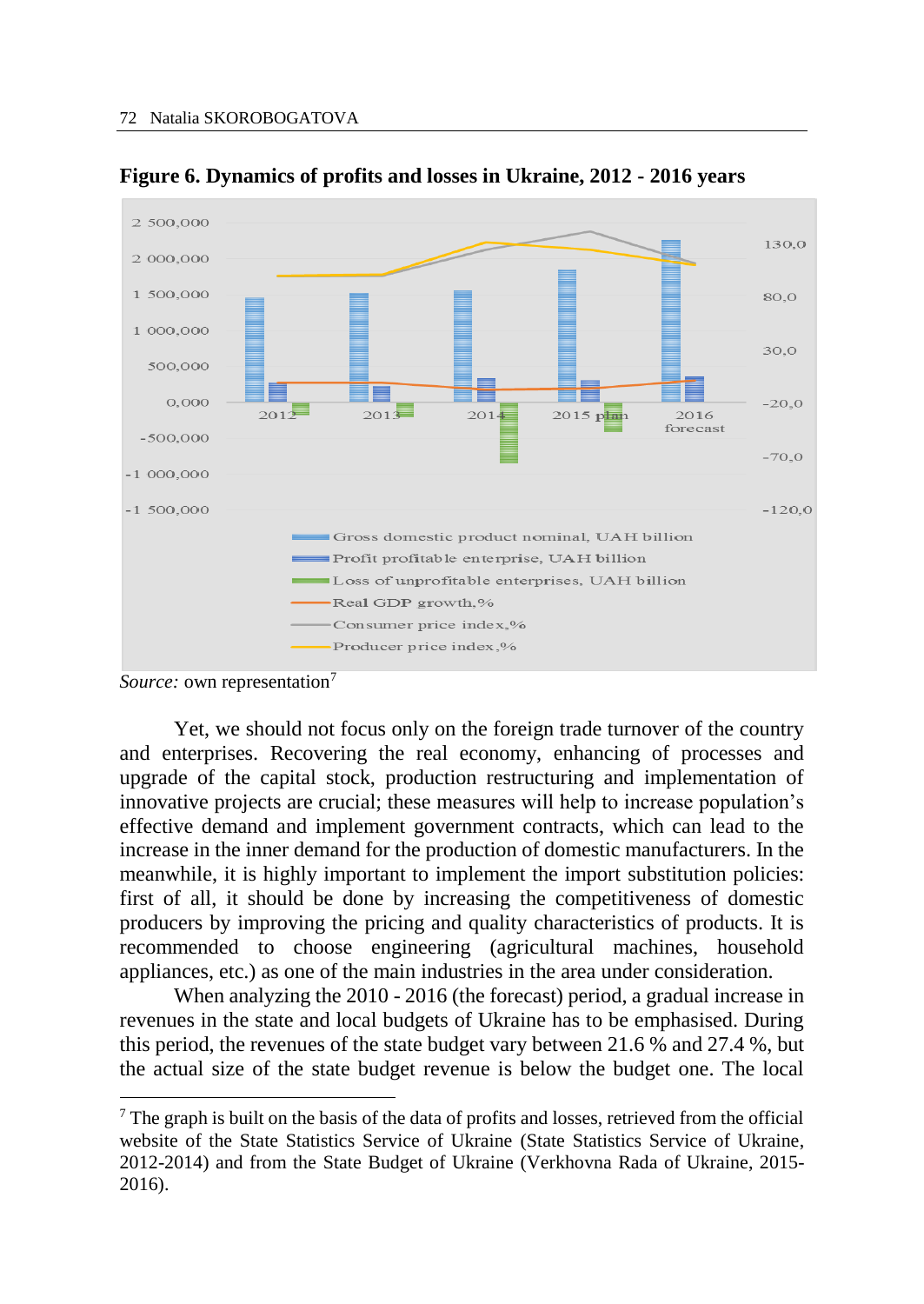budgets income in Ukraine is floating between 5.2% and 7.4 % of the consolidated budget. The increase in the share of state and local budgets has been planned for 2016. However, when comparing the size of the GDP growth and growth of the consolidated budget, we can see that GDP growth exceeds the rate of growth of budget revenues (see Figure 7). This trend indicates the potential formation of Ukraine's economy at the expense of the corresponding increase in the GDP compared with the growth of consolidated budget.

**Figure 7. Dynamics of the state and local budgets of Ukraine (budget, actual), 2010 - 2016**



*Source:* own representation<sup>8</sup>

 $\overline{a}$ 

The value added tax has the largest share in the state budget of Ukraine up to 30% of consolidated revenues and 10% of the GDP. The excise tax can be rightfully regarded as the second in the grading scale, for it ranges from 15% to 20% in consolidated revenues and accounts for 5% of GDP. Despite the fact that the rate of corporate income tax decreased from 25% (in 2010) to 18% (since 2014) during the period in question, the absolute value of revenues has increased during 2010 - 2013 due to this tax; since 2014, a decrease of income tax transfers to the budget can be observed. This trend is caused by the decrease in the number of profitable companies and the volume of their activities gained during 2014 - 2015. The share of contributions to the budget of the National Bank of Ukraine

<sup>&</sup>lt;sup>8</sup> The graph is built on the basis of the data of state and local budgets, retrieved from the official website of the State Statistics Service of Ukraine (State Statistics Service of Ukraine, 2010-2014) and from the State Budget of Ukraine (Verkhovna Rada of Ukraine, 2015-2016).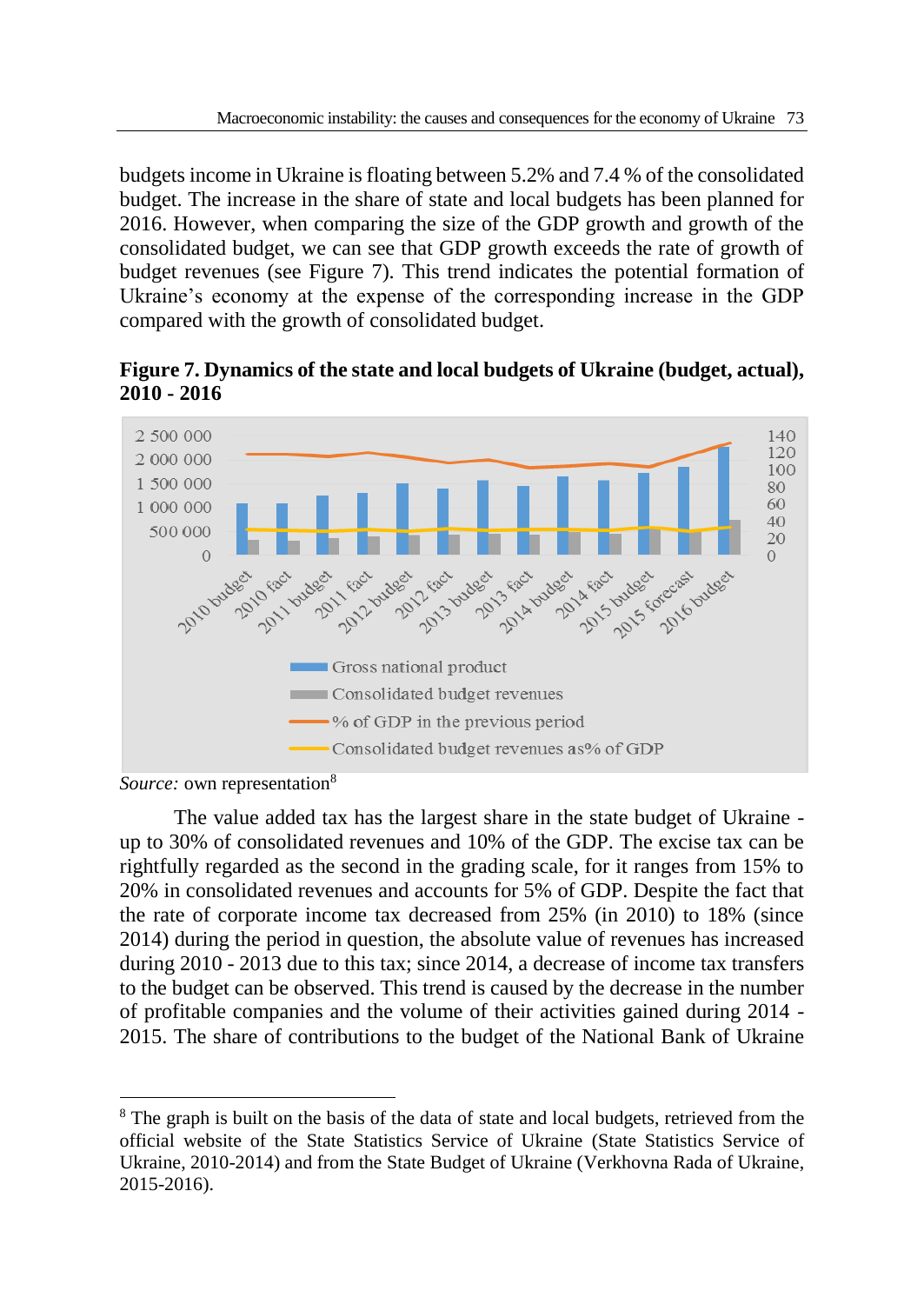has increased during this period, largely because of the NBU's operations, but not mainly becase of the impact of businesses itself.

Thus, the gap between the income and expenses of consolidated budget caused the increase in costs to repay and service the public debt and a high dependence on external borrowing, which lead to the increased macroeconomic instability of the state. Therefore, we consider it necessary to implement measures aimed at the gradual strengthening of the investment potential of Ukraine's financial system in terms of its fiscal policy, taking into account the needs for recovery of the real sector and support of the national manufacturer by mobilizing domestic sources of development and application of public funding mechanisms, based on the mechanisms of state-private partnership.

Taking into account the specific nature of the macroeconomic instability, we believe that the establishment of macroeconomic equilibrium in the country is impossible without the state's active intervention. In particular, the major risk factors of macroeconomic equilibrium have been systematized, their possible negative consequences have been assessed and the ways for their neutralization have been defined (Table 2).

| <b>Factors of the</b>  |                                                                                | Suggested ways of                                                                     |  |  |
|------------------------|--------------------------------------------------------------------------------|---------------------------------------------------------------------------------------|--|--|
| macroeconomic          | <b>Possible negative outcomes</b>                                              | overcoming the negative                                                               |  |  |
| instability in Ukraine |                                                                                | outcomes                                                                              |  |  |
| Instability            |                                                                                | and Decline in country's production, Development of a clear                           |  |  |
| uncertainty<br>in      |                                                                                | the population's welfare, increase of strategy for socio-economic                     |  |  |
|                        | <b>political, economic and</b> the state's indebtedness to development, taking | into                                                                                  |  |  |
| social spheres         |                                                                                | creditors, growth of tensions in account the requirements of                          |  |  |
|                        | society                                                                        | major creditors and involving                                                         |  |  |
|                        |                                                                                | administrators,<br>public                                                             |  |  |
|                        |                                                                                | researchers, practitioners etc.                                                       |  |  |
|                        | <b>Lack of strategy for</b> Trade deficit due to the Implementation            | and                                                                                   |  |  |
| supporting             |                                                                                | domestic continued excess of imports dissemination of activities                      |  |  |
| producers              |                                                                                | over exports of goods and aimed at promoting the                                      |  |  |
|                        |                                                                                | services; balance of payments support of the national                                 |  |  |
|                        | deficit; increase of the service producers                                     | by domestic                                                                           |  |  |
|                        | costs of external debt and consumers                                           |                                                                                       |  |  |
|                        | growing dependence<br>on                                                       |                                                                                       |  |  |
|                        | creditors                                                                      |                                                                                       |  |  |
|                        | High degree of the Rapid and lasting reduction in Reorientation of the         | basic                                                                                 |  |  |
|                        |                                                                                | <b>Ukrainian</b> economy's the demand for goods produced economic sectors towards the |  |  |
| dependence<br>on       |                                                                                | the by the main export-oriented internal market needs; market                         |  |  |
| outside world          | branches of the Ukrainian channels' diversification<br>for                     |                                                                                       |  |  |
|                        | economy; decrease in the national products                                     |                                                                                       |  |  |
|                        | foreign exchange earnings to the                                               |                                                                                       |  |  |

**Table 2. Factors of the macroeconomic equilibrium and state's measures for minimizing their influence**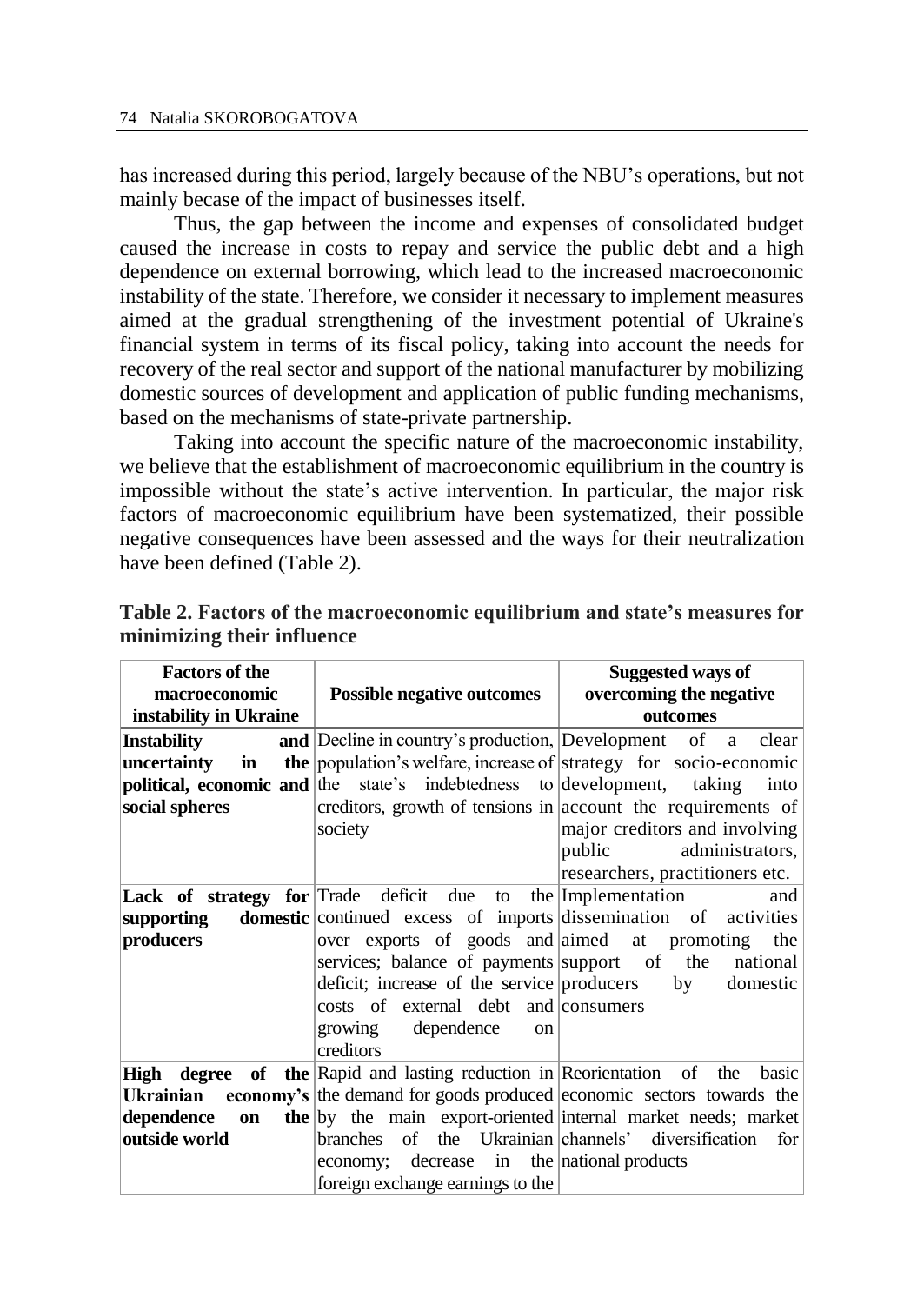|                               | country; reduction<br>of<br>the                                             |                                                                                              |
|-------------------------------|-----------------------------------------------------------------------------|----------------------------------------------------------------------------------------------|
|                               | national currency reserves                                                  |                                                                                              |
|                               |                                                                             | Military actions in the Strengthening of social tensions; Increased diplomatic activities at |
|                               |                                                                             | <b>east and the annexation</b> depopulation and decrease in the international level aimed at |
| <b>Crimea</b><br>by<br>of     |                                                                             | the production volumes; decline of the peaceful regulation of the                            |
| <b>Russian Federation</b>     | country's                                                                   | investment current situation                                                                 |
|                               | attractiveness and decrease of                                              |                                                                                              |
|                               | capital<br>outflow; extra<br>the                                            |                                                                                              |
|                               | government spending                                                         |                                                                                              |
|                               |                                                                             | <b>Controversial policy of Depreciation</b> of the national Improvement of the monetary      |
|                               |                                                                             | <b>the National Bank of</b> currency; instability of the policy by means of the advanced     |
| <b>Ukraine</b>                |                                                                             | banking sector; lack of effective technologies and through the                               |
|                               | financing to<br>credit                                                      | $the$  global experience,<br>active                                                          |
|                               |                                                                             | manufacturing sector; decrease participation of the international                            |
|                               | of the effective demand                                                     | financial                                                                                    |
|                               |                                                                             | institutions' representatives                                                                |
| <b>Absence</b><br>of          | the Obsolescence                                                            | of production State support and promotion of                                                 |
| <i>innovation</i>             | facilities; decrease in national the innovation                             | development                                                                                  |
| development<br>in             |                                                                             | the producers' competitiveness in through the establishment of                               |
| industrial<br>and             | $\textbf{non}-\vert$ the domestic<br>and foreign scientific                 | and technological                                                                            |
| production sectors in markets |                                                                             | parks and by providing tax                                                                   |
| the country                   |                                                                             | benefits and guarantees                                                                      |
|                               | <b>Insecurity of the own</b> Dependence on the resource Diversification     | $\sigma$ f<br>energy                                                                         |
| natural resources             |                                                                             | suppliers, gas dependence on the suppliers; implementation of                                |
|                               | Russian<br>Federation,                                                      | in energy saving technologies and                                                            |
|                               | increase<br>particular;<br>in                                               | the manufacturing                                                                            |
|                               | amount of debt to the foreign                                               |                                                                                              |
|                               | suppliers and depreciation of the                                           |                                                                                              |
|                               | national currency                                                           |                                                                                              |
| <b>Excessive</b><br>amount    |                                                                             | of Non-repayment of the credit Banks testing on the level of                                 |
| provided<br>loans             |                                                                             | by loans due to losses in the their solvency and reliability;                                |
|                               | <b>banks</b> to the business population welfare and defaults implementation | $\sigma$ f<br>the                                                                            |
| and private sectors of $\ln$  | business<br>the                                                             | sector, restructuring and bankruptcy                                                         |
| <b>Ukraine by 2008</b>        |                                                                             | bancruptcy in the banking sector mechanisms, state support of the                            |
|                               |                                                                             | system banks                                                                                 |
|                               |                                                                             |                                                                                              |

*Source:* own representation

It should be noted that each of the selected factors is non-linear, therefore, it is difficult to determine the final effects of a particular factor's influence. The mechanisms of instability factors' influence over the state's economy can be represented with the help of the figure below (Figure 8).

The outcomes of macroeconomic instability are projected onto the domestic producers and consumers in Ukraine, in particular. We believe that the results appear at the micro level. In particular, statistics directly indicates this fact. The number of enterprises comprises 37,800, and the amount of the negative profits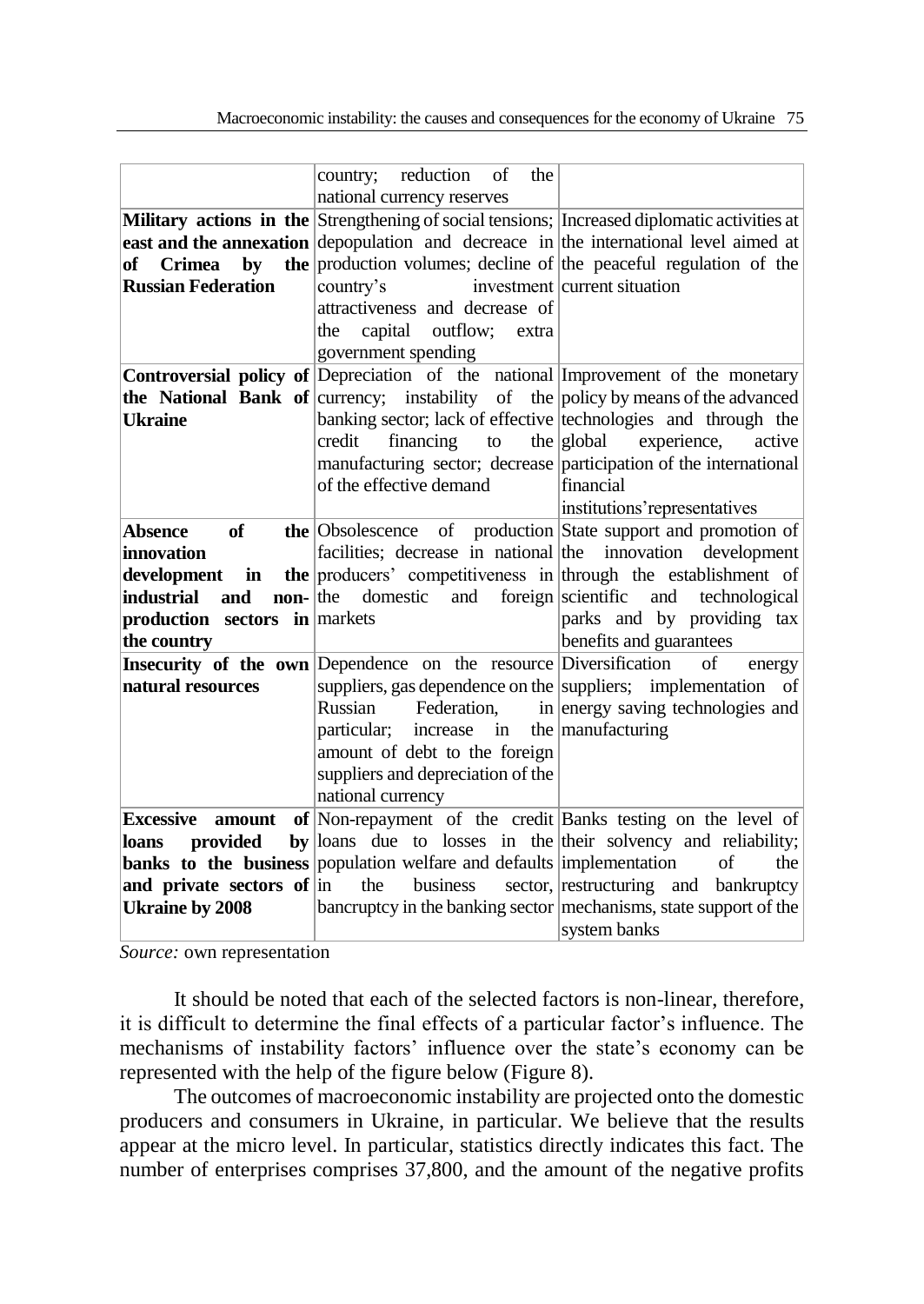has increased almost 4 times. In the meanwhile, the population of Ukraine has decreased by 3.65 million inhabitants for the past 10 years, and the average wage equals less than \$ USA 200 today. USA. Thus, we believe that the macroeconomic entities in question (the business sector and the households) should be wellprepared for the possible negative effects of macroeconomic instability.



**Figure 8. Influence of the instability factors over the state's economy**

```
Source: own representation
```
Aiming at ensuring the stability in the market, under the conditions of macroeconomic instability, we consider it necessary for the businesses to develop economically reasonable management policies to identify risk factors and uncertainties, which already affect or may affect their activities. The specific nature of the activity each company conducts makes it impossible to develop a unified system of factors for the business sector. Therefore, we consider it necessary for the managers of each company to identify the risks in their own company, given its operation characteristics and strategic objectives have been set by the owners. However, in order to minimize the negative impact of all the risk factors, it is recommended for them to be distributed as follows (Table 3).

Houselholds, in their turn, being the least secure macroeconomic entity, should define their own strategy for preventing the negative effects of macroeconomic instability over their well-being, by taking into account the current degree of security and the initially set goals. In any case, the best measure is to diversify the sources of the received income and saving mechanisms. In the current economic situation, we believe that diversification is the most appropriate means to minimize risks, as it considers entity's both objective factors and subjective advantages.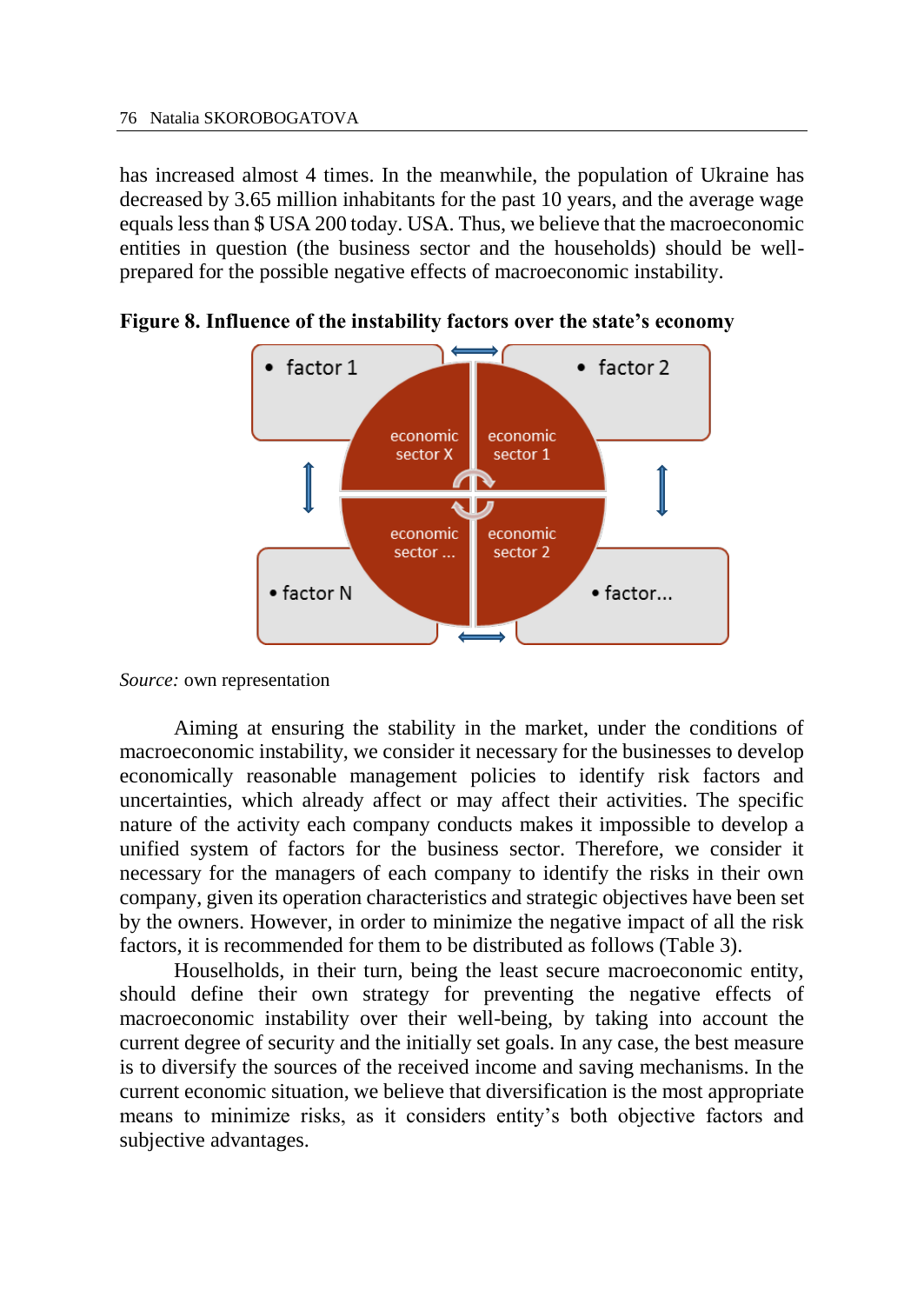|                   | <b>Types of risk</b>                                                                                                                                                                                                              | <b>Outcomes</b>                                                                                                                                                                         | <b>Notes</b>                                                                                                                                                                                                      |
|-------------------|-----------------------------------------------------------------------------------------------------------------------------------------------------------------------------------------------------------------------------------|-----------------------------------------------------------------------------------------------------------------------------------------------------------------------------------------|-------------------------------------------------------------------------------------------------------------------------------------------------------------------------------------------------------------------|
| <b>Macrolevel</b> |                                                                                                                                                                                                                                   |                                                                                                                                                                                         |                                                                                                                                                                                                                   |
| Uncontrolled      | Risks<br>arising<br>at<br>the macro level,<br>which<br>are<br>not<br>controlled by the<br>company<br>managers                                                                                                                     | The company must clearly<br>define<br>the<br>possible<br>negative consequences of<br>the risk exposure by using<br>both<br>quantitative<br>and<br>qualitative<br>assessment<br>measures | The<br>company<br>develop a<br>should<br>system of measures<br>to prepare for their<br>possible appearance<br>and minimize their<br>negative impact                                                               |
| Controlled        | Risks arising<br>at<br>the macro level,<br>the<br>source<br>(development<br>process) of their<br>functioning may,<br>however,<br>be<br>regulated by the<br>the<br>company<br>management                                           | The company must clearly<br>define<br>the<br>possible<br>negative consequences of<br>the risk exposure by using<br>both<br>quantitative<br>and<br>qualitative<br>assessment<br>measures | The<br>company<br>should develop a<br>system of measures<br>prevent<br>their<br>to<br>effects and prepare<br>for their possible<br>appearance,<br>and<br>minimize<br>their<br>negative impact, at<br>worst.       |
| <b>Microlevel</b> |                                                                                                                                                                                                                                   |                                                                                                                                                                                         |                                                                                                                                                                                                                   |
| Uncontrolled      | Risks arising<br>at<br>micro-level,<br>the<br>which<br>are<br>uncontrollable by<br>the<br>company<br>management (for<br>example, relations<br>with<br>suppliers,<br>customers etc.)                                               | The company must clearly<br>define<br>the<br>possible<br>negative consequences of<br>the risk exposure by using<br>both<br>quantitative<br>and<br>qualitative<br>assessment<br>measures | The<br>company<br>should<br>develop a<br>system of measures<br>to prepare for their<br>possible appearance<br>and minimize their<br>negative impact                                                               |
| Controlled        | Risks arising<br>at<br>micro-level,<br>the<br>the<br>source<br>(development<br>process) of which<br>be<br>may<br>controllable by the<br>company<br>management<br>(eg<br>production<br>processes,<br>personnel<br>management etc.) | The company must clearly<br>define<br>the<br>possible<br>negative consequences of<br>the risk exposure by using<br>both<br>quantitative<br>and<br>qualitative<br>assessment<br>measures | The<br>company<br>should<br>develop a<br>system of measures<br>to<br>prevent<br>their<br>effects and prepare<br>their possible<br>for<br>appearance,<br>and<br>minimize<br>their<br>negative impact, at<br>worst. |

**Table 3. Matrix of the enterprise risk indentification and management**

*Source:* own representation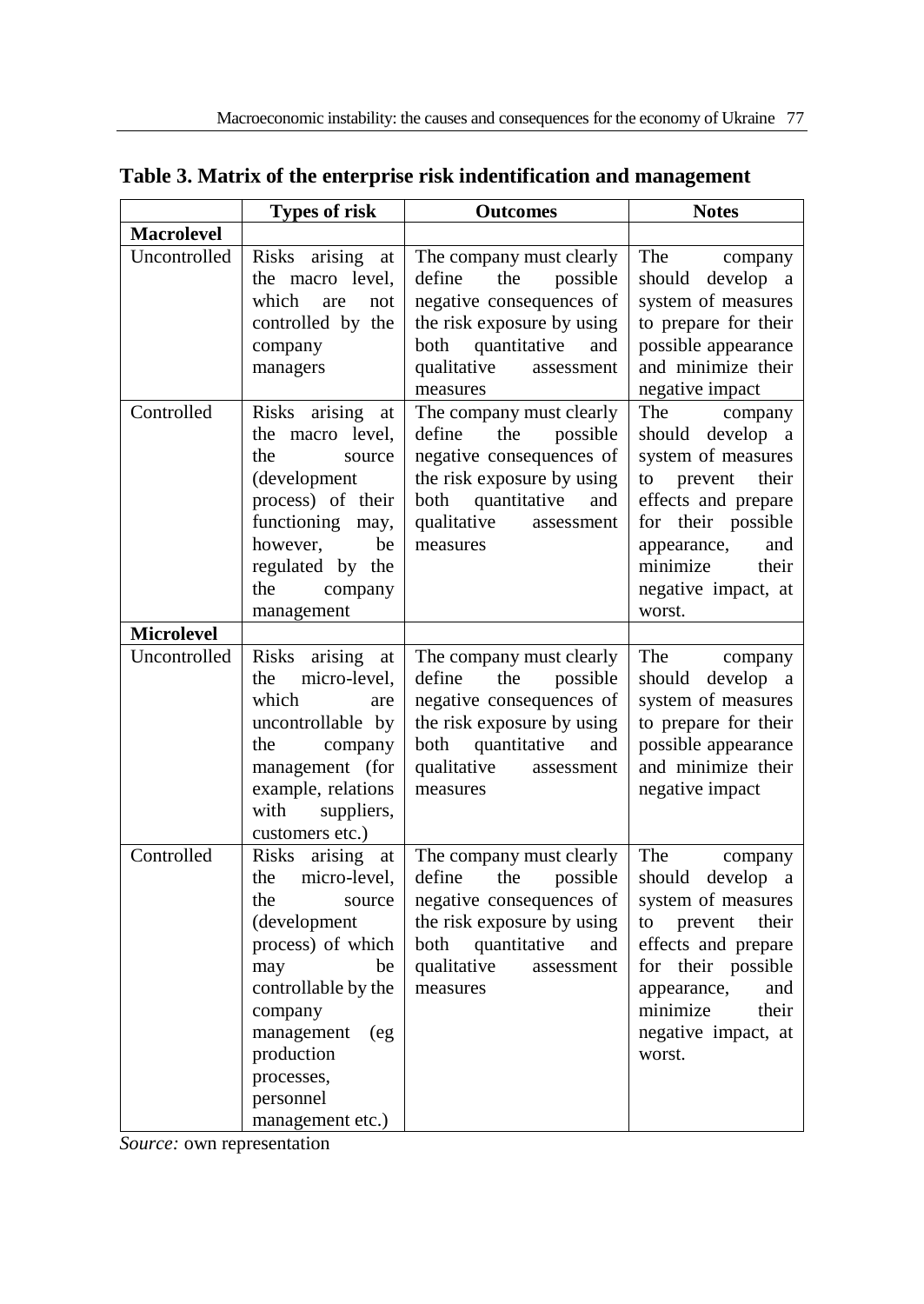#### **4. Conclusions**

Hence, in order to reduce the negative impact of macroeconomic instability in the economy, we consider it necessary to adhere to the following principles when working on a strategy for crisis recovery and economic development. As the present economic and political situation in Ukraine is unpredictable, it causes a slump in the foreign investments into the country with the IMF still being virtually the only remaining donor. All things equal, it is important to define the potentially attractive fields for the foreign investors: the severe crisis hampers all economic fields to be equally attractive at the same time: it is important to identify priority centers for recovery and development, which will become the engines of the crisis recovery and ensure a long-term growth. Given the current state of development and potential for the future of such fields as agriculture, partly chemical, metallurgical, machine-building industry, these should constitute basic sectors of the economy to pay special attention to, as well as innovative and fast-growing industries. The latter include the sphere of IT technologies with the sufficient amount of qualified specialists in Ukraine, who are currently looking for better opportunities in the foreign markets mainly due to the poor wage levels in Ukraine.

At the same time, it is crucial to identify new field brands or conduct a rebranding of existing trade marks, in order to develop them as an image of Ukraine's economy in the international market, taking into account the current requirements and tendencies of the world economy development.

A complete rethinking of the foreign partners' current requirements in the areas is necessary because of the inner changes either among the foreign trading partners or on the list of export trade products. Moreover, it is of paramount importance to reorient the thinking of population: among officials, businessmen and the general public. At the moment, traditional export-oriented branches of economy are being exploited. These fields feature the use of obsolete technologies and worn-out equipment, which causes a backlog on the country's economy development: normally, science and education are the victims of unequal distribution of financial resources due to the lack of funds in the state budget. The lack of prioritisation in terms of innovation drives the country to a standstill. In contrast to the Soviet tradition, it is important to invest into the spheres of science and education during the crisis, not to cut funding to patch budget holes. Scientific research proves that economic growth in developed countries is determined by the successful development of fundamental sciences. In the modern world, it is impossible to achieve adequate competitiveness in the international market unless the country works with a high-tech product.

Because of the military aggression from the neigbouring country, there is an urgent need for Ukraine to invest in the defense industry: there is a need to protect the country, deterring the enemy and maining the country's integrity. In this respect, it is important not to ask for or buy weapons, but to develop and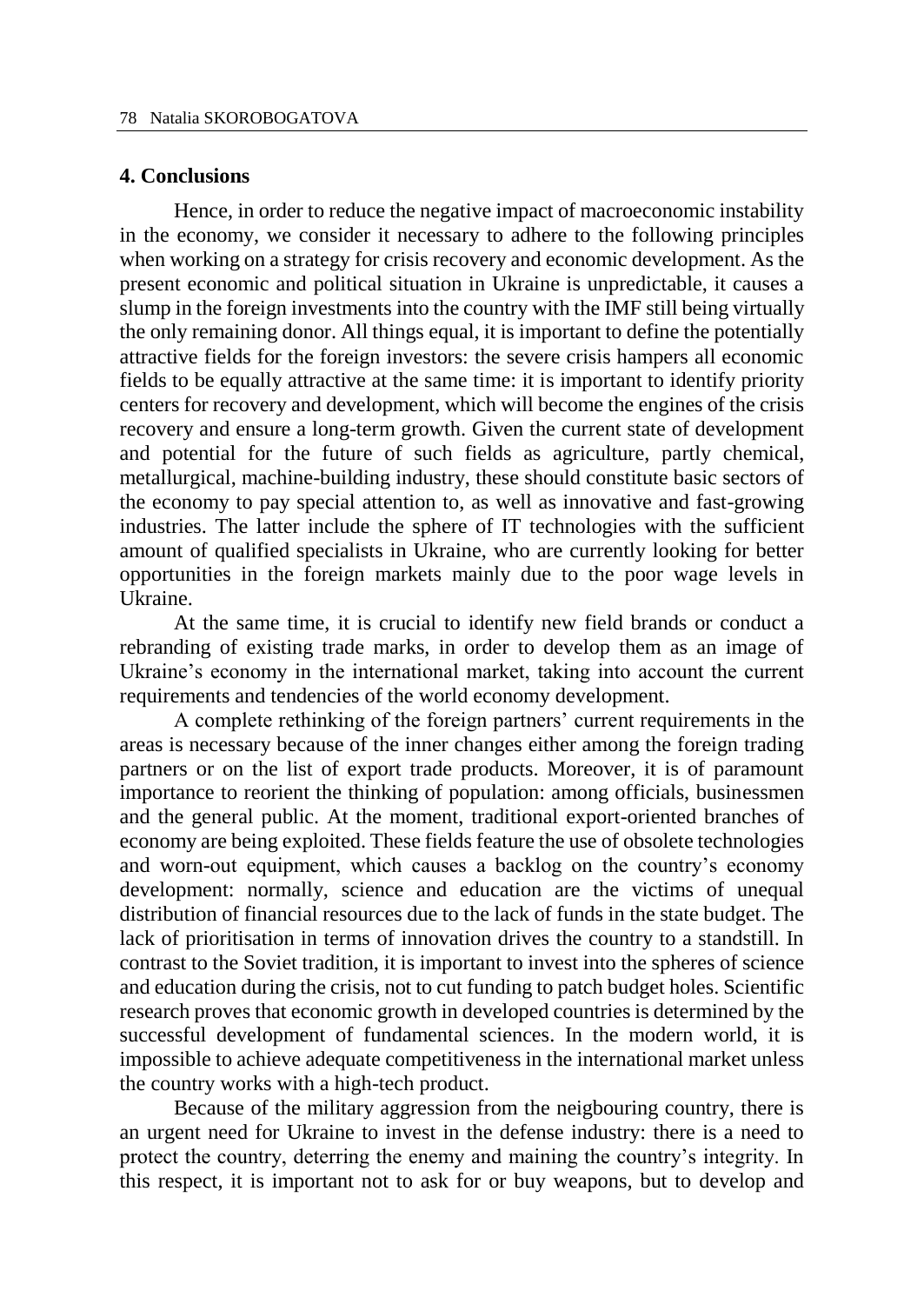produce its own. Currently, almost half of the country's economy works to support the defense complex: once again, it presupposes the implementation of high technology, without which it is impossible to produce state-of-art weapons, and create opportunities for their export in future. Yet, all the proposed solutions are impossible to achieve in practice without establishing a political certainty in the country and developing a strategy for further economic growth.

As the final results of macroeconomic instability are being manifested in the business sector and households, we consider it necessary to introduce a risk management system into the general enterprise management policy, which can be based on distinguishing risks as external and internal, uncontrolled and controlled, as viewed from the management's and owners' perspectives. The scheme of risks identification will enable to promptly develop measures to minimize their negative consequences. For households, income source and investment areas diversification can be considered as the main way to reduce the impacts of macroeconomic instability and uncertainty. Thus, we believe that the solution proposed will assist in managing the macroeconomic instability at the state level and in minimizing its negative impact on the micro level.

#### **References**

- Bazylevych, V., Bazylevych, K. and Balastryk, L. (2006), *Macroeconomics,* Kyiv: Knowledge.
- Danylyshyn, B. (2003), *The strategic directions of sustainable development of Ukraine*, Kyiv: RVPS National Academy of Sciences.
- Keynes, J. (2007), *The General Theory of Employment, Interest and Money,* Moscow: Eksmo.
- Mankiw, N. G. (1999), *Macroeconomics*, New York: Worth Publishers.
- National Institute of Strategic (2012), *Research Materials roundtable report "Prospects of Ukraine's economy amid the global economic turbulence",* Kyiv, retrieved from http://ucluster.org/blog/2012/11/kruglijj-stil-perspektivi-ekonomiki-ukraini-vumova
- Miklos, I. (2012), *The path to prosperity is through Ukraine economic freedom,* Kyiv: European truth, retrieved from http://www.eurointegration.com.ua/articles/ 2015/07/16/7035976/view\_print
- Romer, D. (1996), *Advanced macroeconomics,* New York: McGrow Hill Companies.
- Samuelson, P. (1992), *Economics: in 2 t.* Moscow: IHL Alhon, VNYYSY.
- Shevchenko, O., Zhuk, V. and Yurchenko, C. (2015), *The region's economy in 2015: new realities and opportunities in terms of reforms initiated (analytical report),* Kyiv: NISS.